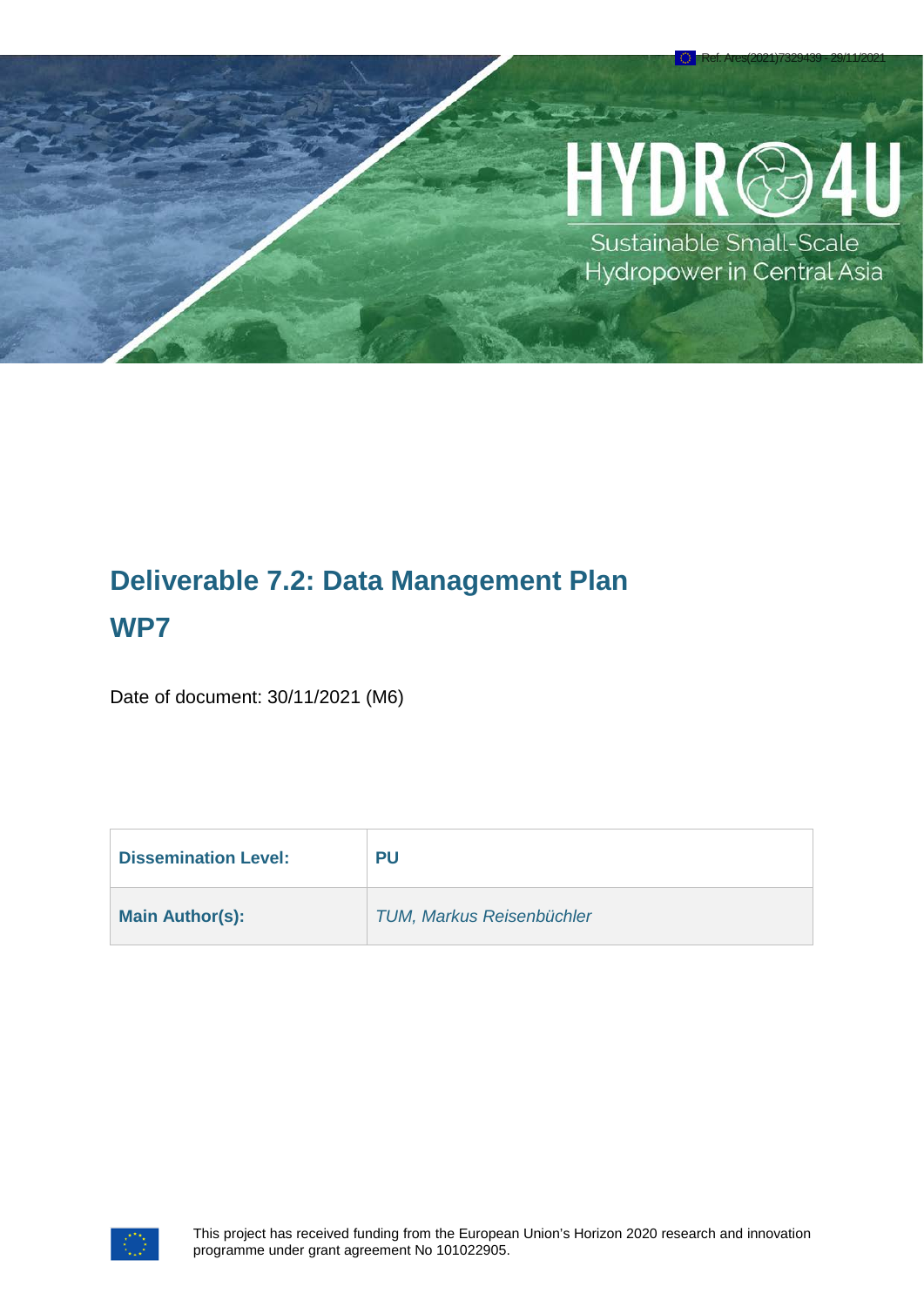

#### **Document History**

| <b>Project Acronym</b>     | Hydro4U                                                    |
|----------------------------|------------------------------------------------------------|
| <b>Project ID</b>          | 101022905                                                  |
| <b>Project Title</b>       | Hydropower For You - Sustainable small-scale hydropower in |
|                            | <b>Central Asia</b>                                        |
| <b>Project Coordinator</b> | <b>Technical University Munich (TUM)</b>                   |
| <b>Project Duration</b>    | $01/06/2021 - 31/05/2026$                                  |
| <b>Deliverable</b>         | D7.2 - Data Management Plan                                |
| <b>Dissemination Level</b> | Public                                                     |
| <b>Deliverable Lead</b>    | <b>TUM</b>                                                 |
| Due date / M               | 30/11/2021 (M6)                                            |
| <b>Submission date / M</b> | 30/11/2021 (M6)                                            |
| <b>Version</b>             | V <sub>1</sub>                                             |
| <b>Author(s)</b>           | Markus Reisenbüchler (TUM)                                 |
| <b>Contributor(s)</b>      |                                                            |
| <b>Reviewer(s)</b>         | Beatrice Wagner (BOKU), Charlotte Schlicke (SEZ), Frederik |
|                            | De Vos (TUM)                                               |
| <b>Work Package</b>        | WP 7 - Project Management                                  |
| <b>Work Package Lead</b>   | <b>TUM</b>                                                 |

#### *Copyright Notices:*

*©2021 Hydro4U Consortium Partners. All rights reserved. Hydro4U is a HORIZON 2020 project supported by the European Commission under contract No. 101022905. For more information on the project, its partners and contributors, please see the Hydro4U website (www.hydro4u.eu). You are permitted to copy and distribute verbatim copies of this document, containing this copyright notice, but modifying this document is not allowed. All contents are reserved by default and may not be disclosed to third parties without the written consent of the Hydro4U partners, except as mandated by the European Commission contract, for reviewing and dissemination purposes. All trademarks and other rights on third party products mentioned in this document are acknowledged and owned by the respective holders. The information contained in this document represents the views of Hydro4U members as of the date they are published. The Hydro4U consortium does not guarantee that any information contained herein is error-free, or up-to-date, nor makes warranties, express, implied, or statutory, by publishing this document.*

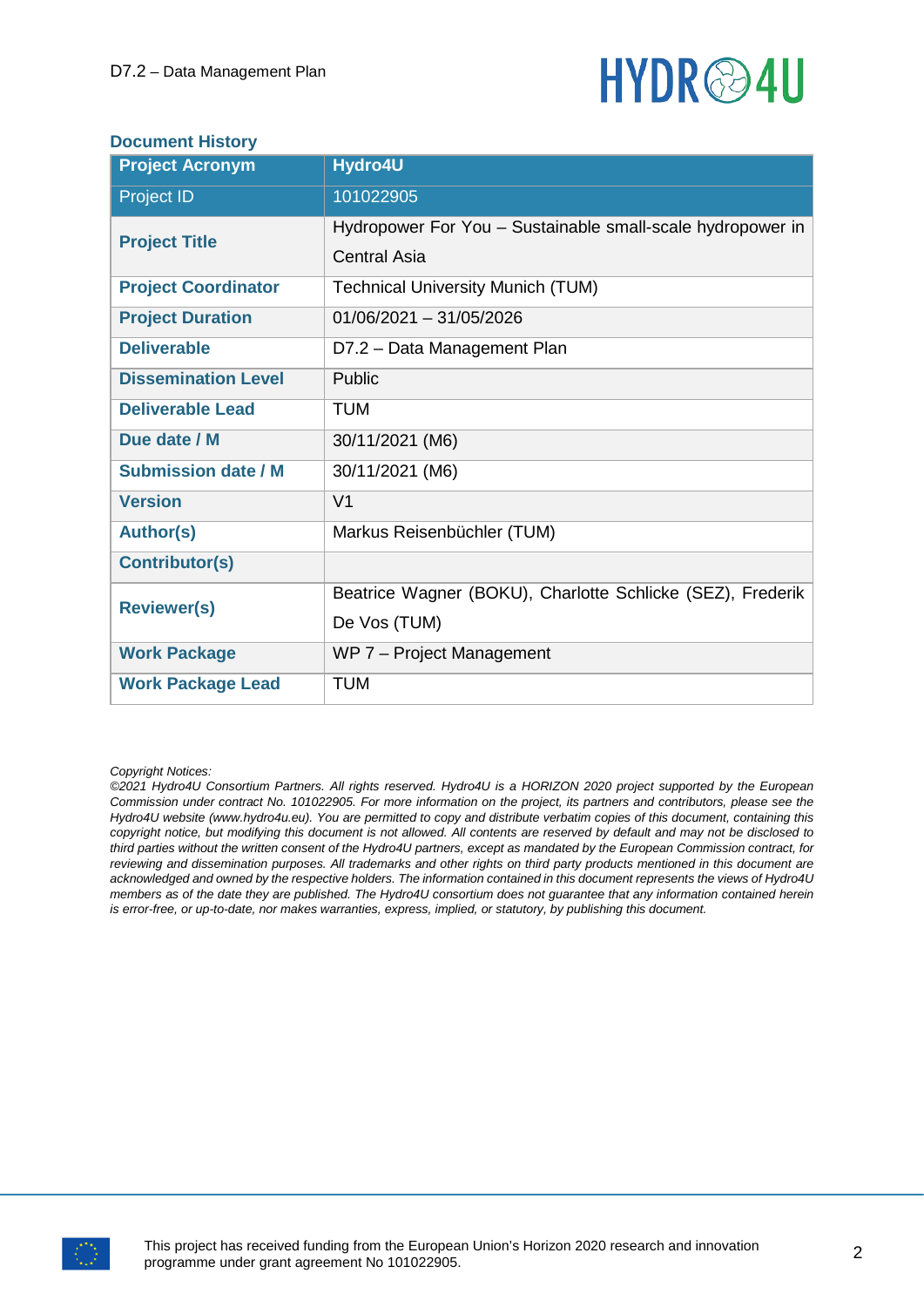# HYDR<sup>@4U</sup>

# **Table of Contents**

| 0.          |      |                                                                                          |  |
|-------------|------|------------------------------------------------------------------------------------------|--|
| 1.          |      |                                                                                          |  |
| 2.          |      |                                                                                          |  |
|             | 2.1. |                                                                                          |  |
|             | 2.2. |                                                                                          |  |
|             | 2.3. |                                                                                          |  |
|             | 2.4. |                                                                                          |  |
|             |      |                                                                                          |  |
|             | 3.1. |                                                                                          |  |
|             | 3.2. |                                                                                          |  |
|             | 3.3. |                                                                                          |  |
|             | 3.4. |                                                                                          |  |
|             | 4.   |                                                                                          |  |
| 5.          |      |                                                                                          |  |
| 6.          |      |                                                                                          |  |
| $7_{\cdot}$ |      |                                                                                          |  |
|             | 7.1. |                                                                                          |  |
|             | 7.2. | Deliverable D1.1: Template - tabular summary and fact sheets on relevant (geo)data<br>12 |  |

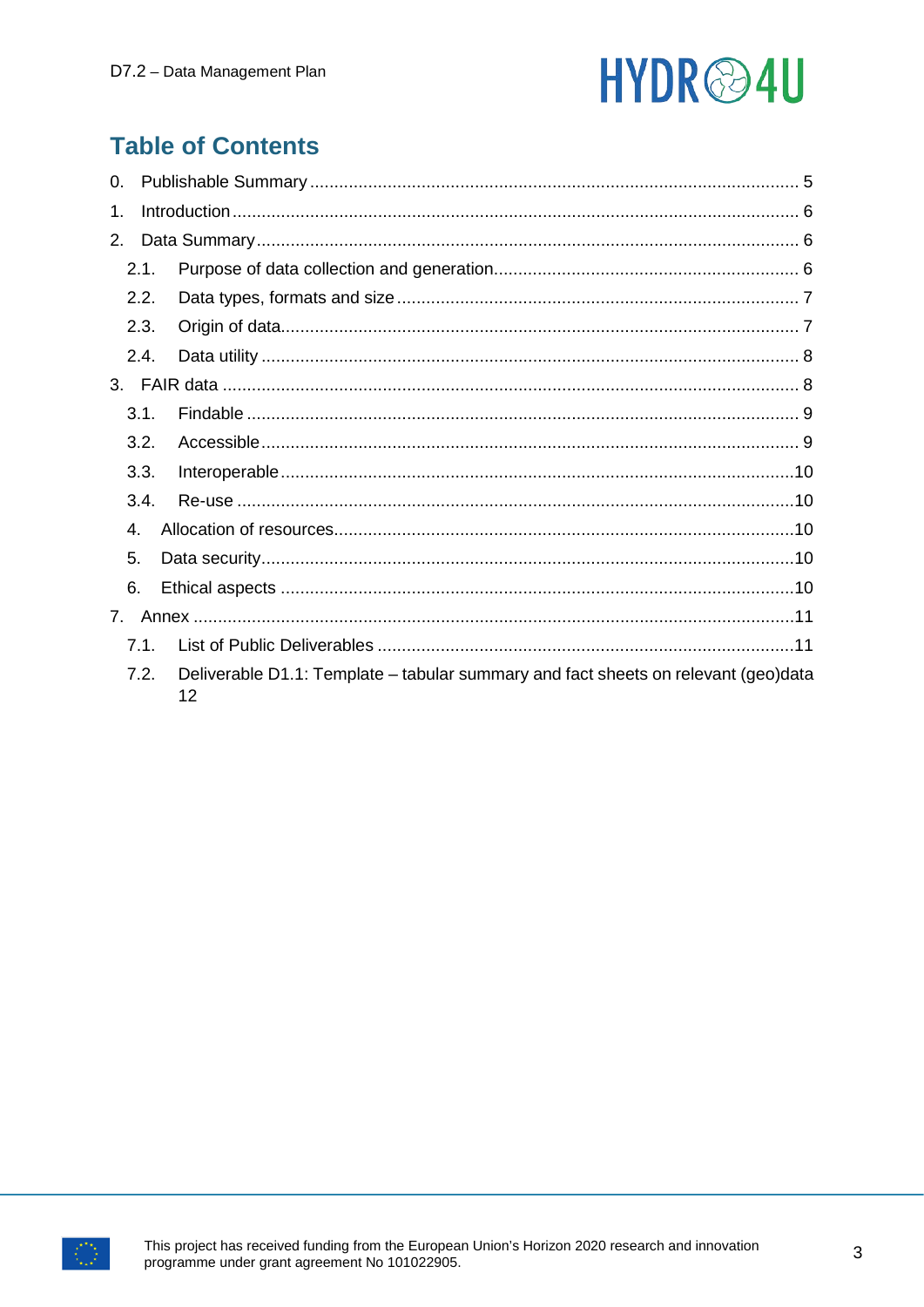# HYDR<sup>@4U</sup>

# **Abbreviations and Acronyms**

| <b>Acronym</b>    | <b>Description</b>                                            |
|-------------------|---------------------------------------------------------------|
| CA                | <b>Consortium Agreement</b>                                   |
| <b>DMP</b>        | Data Management Plan                                          |
| <b>DoA</b>        | Description of Action                                         |
| DX.Y              | Deliverable Number Y of the Xth Work-Package                  |
| D&C               | Dissemination & Communication                                 |
| EC                | <b>European Commission</b>                                    |
| EU                | European Union                                                |
| GA                | <b>Grant Agreement</b>                                        |
| H <sub>2020</sub> | Horizon 2020 (8th Framework Programme for Research of the EU) |
| <b>ICT</b>        | <b>Information Communication Technology</b>                   |
| IP                | <b>Intellectual Property</b>                                  |
| <b>IPR</b>        | <b>Intellectual Property Rights</b>                           |
| <b>MOOC</b>       | Massive Online Open Course                                    |
| <b>OA</b>         | <b>Open Access</b>                                            |
| <b>PP</b>         | <b>Project Partner</b>                                        |
| <b>RTD</b>        | Research Technology and Development                           |
| <b>S&amp;S</b>    | Sync&Share                                                    |
| <b>SHP</b>        | Small Hydropower                                              |
| <b>TRL</b>        | <b>Technology Readiness Level</b>                             |
| <b>WP</b>         | <b>Work Package</b>                                           |

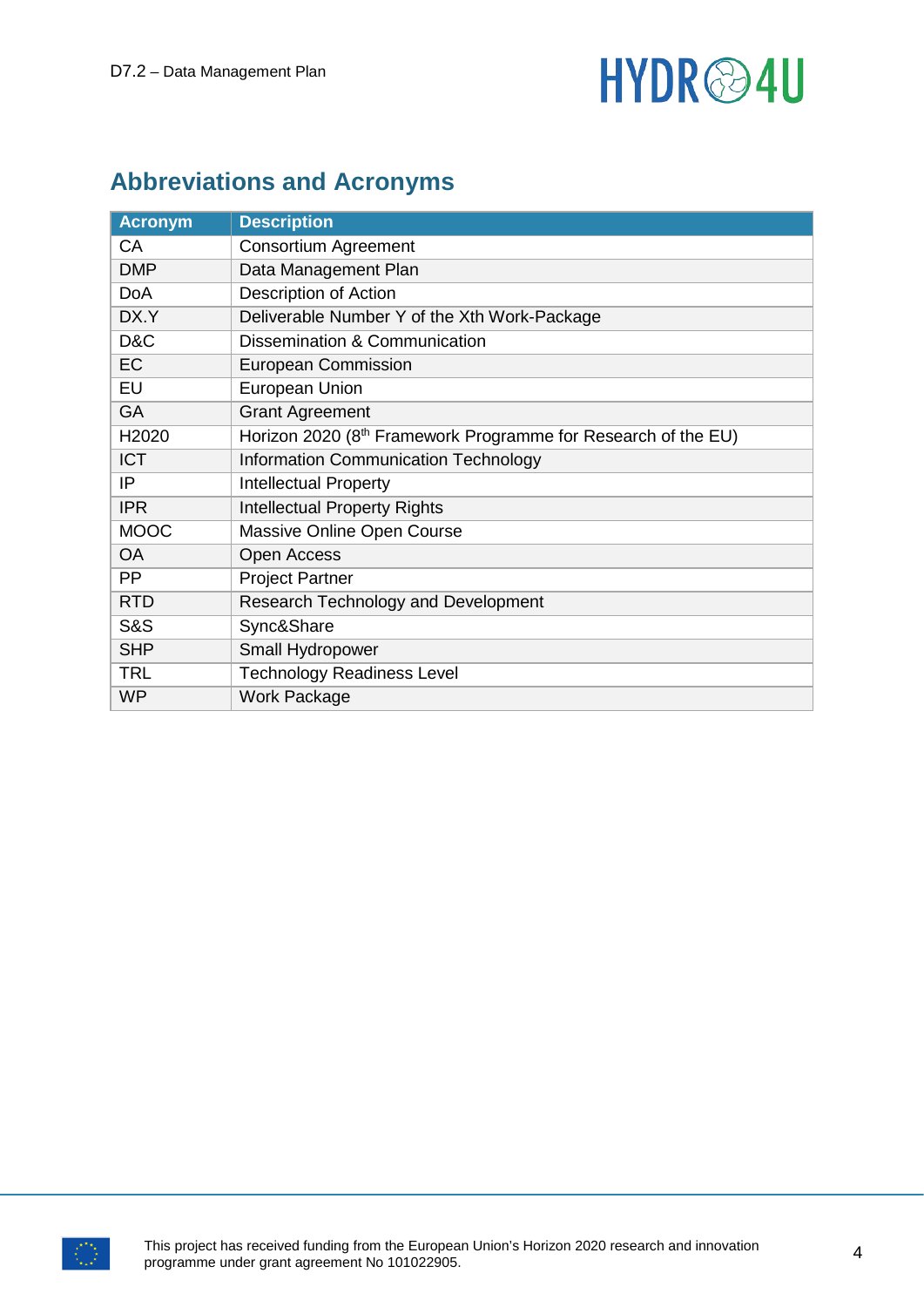

# <span id="page-4-0"></span>**0. Publishable Summary**

The Data Management Plan describes data handling considering the FAIR principles during the Hydro4U project. It is supposed to provide guidelines and to report about the progress during the project lifetime. The version presented here gives an overview on existing data sets to be used, planned new data generation, including methodology and the standards applied. It also contains an approach for data preservation and continuation after the project.

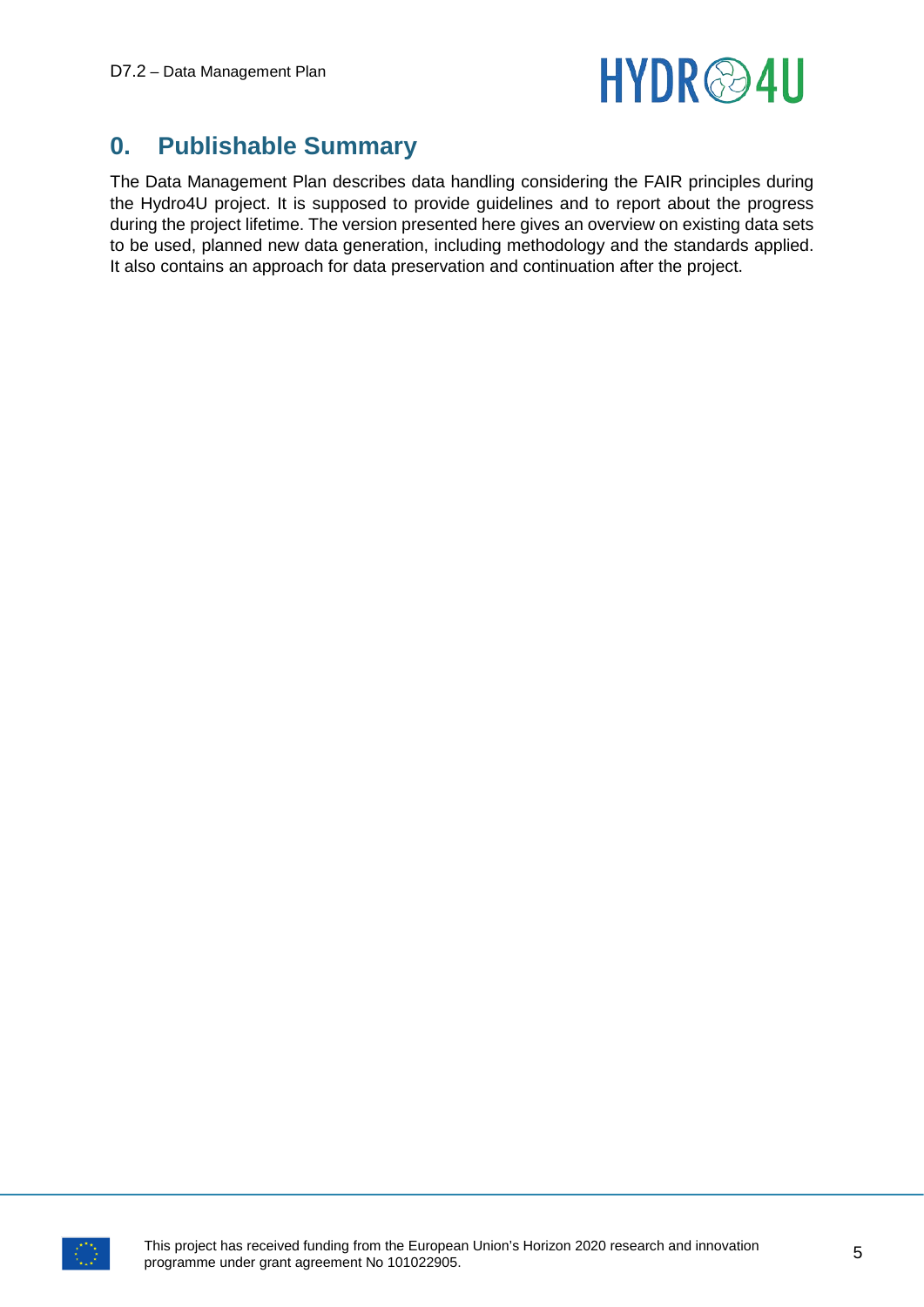

# <span id="page-5-0"></span>**1. Introduction**

Hydro4U is a Horizon2020 (H2020) Innovation Action (IA) project that aims to exploit the existing but unused hydropower potential in Central Asia in a sustainable way. Hereby, data is one key element to tackle this potential. The consortium identified lack of data as one limitation for investors in order to realize hydropower plants. In order to overcome this limitation and to reach Hydro4Us objectives different data are collected and processed.

This document is the data management plan (DMP) for Hydro4U. The DMP provides descriptions of the data used in Hydro4U and an outline of how the data is managed, shared and preserved. Datasets are procured for Hydro4U from online or public sources as well as private or commercial sources.

This DMP describes the steps undertaken by the consortium to make the data generated by Hydro4U findable, accessible, interoperable and re-usable (FAIR), if they are meant for the public. The DMP is framed in accordance to the "Guidelines on FAIR Data Management in Horizon 2020", which lists the following points that are to be addressed by a DMP that promotes FAIR data:

- the handling of research data during and after the project
- what data will be collected, processed and /or generated
- which methodology and standards will be applied
- whether data will be shared/made open access, and
- how data will be curated and preserved (including after the project).

# <span id="page-5-1"></span>**2. Data Summary**

In order to reach the objectives of Hydro4U data has to be collected and processed. However, not all data needed are freely available. Hydro4U has the ambition to use open source data as much as possible and to share results (open access). If it is unavoidable, non-open access data will be used e.g. from commercial or state-owned sources, if they are accessible for the consortium. Moreover, due to the experience, know-how and previous work of the consortium members and the demonstration character of this innovation action, different datasets exist already at Hydro4U beneficiaries and are potentially re-used. For such data Hydro4U considers the IP and ownership rights, when it comes to publication and data sharing. Due to the high Technology Readiness Levels (TRLs) of the demonstrators (6/7 to 7/8 respectively), which are very close to a fully commercial product, IP rights are of particular interest in Hydro4U.

# **2.1. Purpose of data collection and generation**

<span id="page-5-2"></span>The overall motivation for data collection in Hydro4U is to reach the objectives mentioned in the Grant Agreement, which can be shortly summarized:

- to exploit the unused small hydropower potential in Central Asia and make it accessible,
- to build two demonstrators,
- to quantify the overall sustainability (environmental and socioeconomic) of SHP in a transboundary WFEC nexus context and
- to collect data for D&C purposes, to stay connected with the target groups and finally for executing exploitation actions.

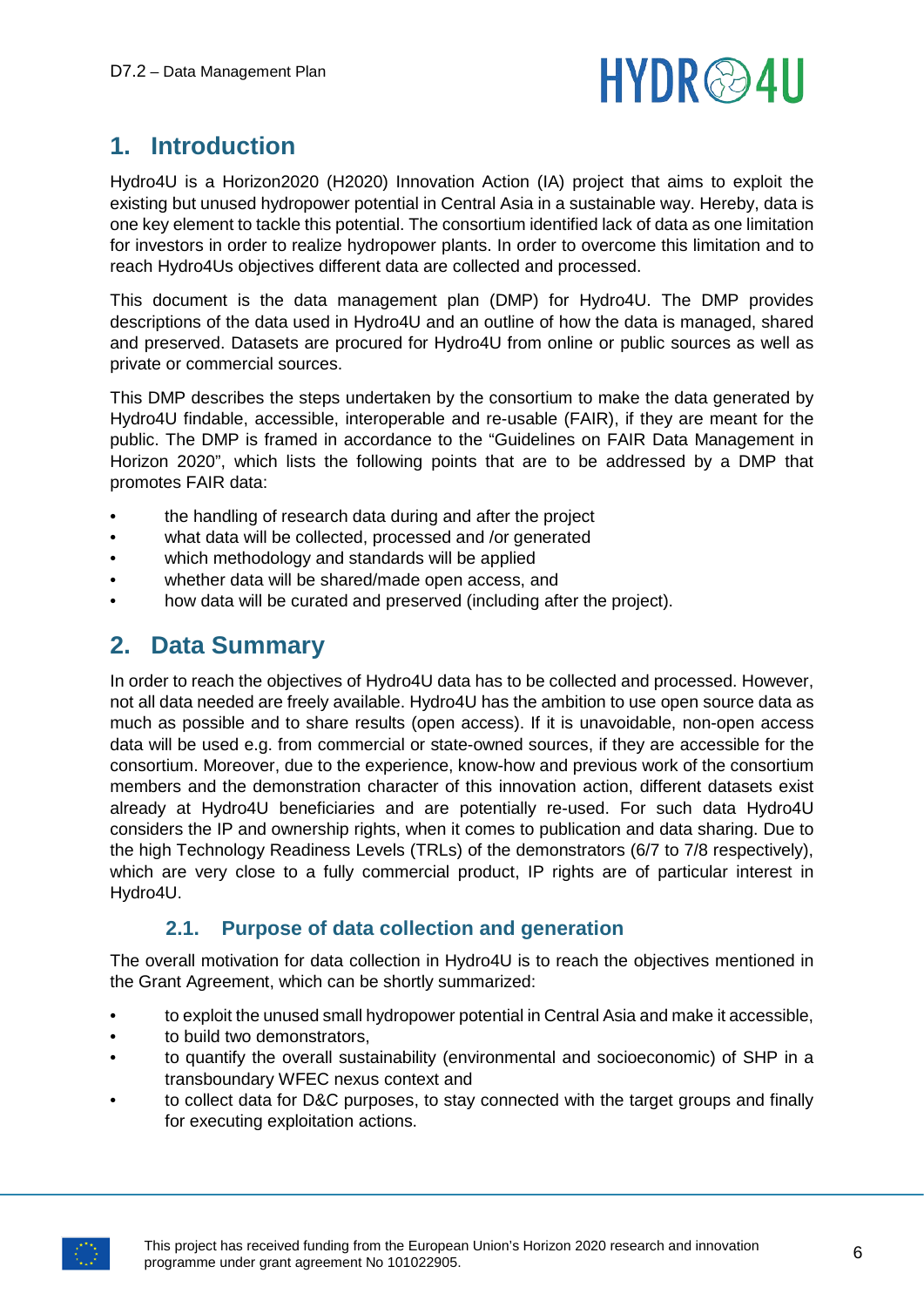

Thus, Hydro4U empowers hydropower operators, investors and governments to include small hydropower for the green energy transition in Central Asia. This goal is reached with the construction of two innovative SHP demonstrators in Central Asia, including innovative planning approaches and the involvement of all water users at the site. These demonstrators shall have a lighthouse character and attract attention in the whole region. Moreover, the proposed hydropower solutions are evaluated extensively to measure their socioeconomic benefit as well as their impact on the ecology. Furthermore, one element for the replication and various geodata (Hydrology, topography, land use, etc.) must be collected and processed for the potential analysis (see Deliverable D.1.1 and Annex 7.2 of this document).

Some of the data the project will collect and generate is classified as personal data, such as names, e.g. during surveys and workshops, and stakeholder consultations. This data must be irreversibly rendered anonymous before being made public. If such data cannot be irreversibly rendered anonymous, it will remain confidential. Non-anonymous data, although not openly shared in the project or beyond, can still provide input to Deliverables and other scientific output (e.g. publications, conference presentations), but only the analysis of the aggregated data, which cannot be linked to individual participants, will be made public. This will be in particular important for the activities related to Dissemination and Communication (D&C). Here names, email-address and organization type will be collected

- for the newsletter subscription: by an app of word-press (newsletter app of the website program). This data will be stored in Europe and only be used to communicate news and newsletters to the subscribers.
- for the organization of events: Name, Email, organization type and Position will be collected to enable the organization of events, the networking during the project period and to exchange information between events. Participants have to opt-in.

Only data that is needed to perform project activities will be collected. For D&C activities only personnel data to stay connected will be collected (Name, Email address and organisation type); each participant/subscriber needs to actively accept the temporary storage of their data.

### **2.2. Data types, formats and size**

<span id="page-6-0"></span>Hydro4U will only use widely accepted formats for data generation, such as:

- Documents / Reports / Other Publications: PDF, txt, doc/docx, ppt/pptx
- Geodata: GeoTIFF, XYZ-files, shp
- Technical drawings: dxf, dwg
- Spreadsheets: xls, xslx
- Databases: csv
- Audio files: mp3, wav, wma
- Pictures: jpg, png
- Video: avi, flv, mov, mp4, wmv

The size of all data cannot be estimated in the current state of the project.

Moreover, a particularity of Hydro4U are the demonstrators, the two different SHP plants, which will be built within Hydro4U and cannot be categorized as conventional data.

# **2.3. Origin of data**

<span id="page-6-1"></span>Hydro4U uses different existing data sources: A large proportion of the needed geodata, e.g. for the potential analysis and the decision support system, are freely accessible (at least for

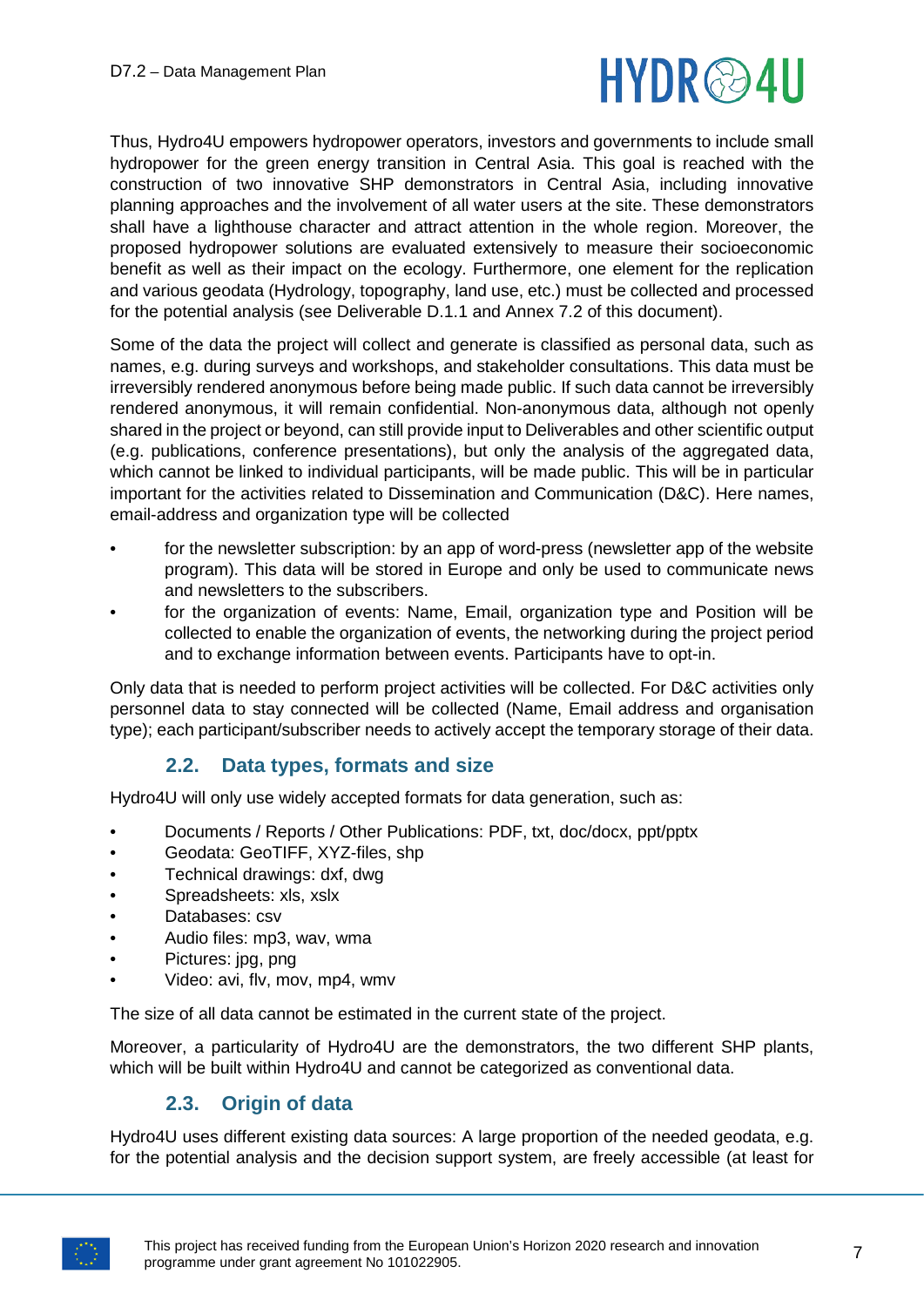

the main thematic fields and on the global scale). Additional information exists already at the partners from previous works in Central Asia, other projects or existing technology and knowhow. If such data are needed, the ownership and IP right of each partner will be considered according to the Consortium Agreement (CA). Moreover, measurement campaigns and field surveys will be performed in the impact assessment of the demonstration and planning activities of Hydro4U, and thus new data are generated.

For D&C activities data will be collected via social media campaigns (e.g. for subscription to the project newsletter and for the registration to events). Participants need to actively agree to the temporary storage and further use of their data in the frame of the project actions. GDPR rules will respected.

Additional data sources are:

- Feedback from participants at stakeholder workshops and consultations (personal communication)
- Market surveys
- <span id="page-7-0"></span>Literature study/review and open data (re-use of existing data)

### **2.4. Data utility**

Hydro4U will work with these data and deliver condensed reports and results. Finally, Deliverables will be published (PUBLIC), which are mainly reports but also the mentioned demonstrators as a physical project outcome. The public project outcomes will be useful for:

- Governmental institutions and agencies in their decision-making process
- NGOs
- Hydropower operators and industry
- Investors
- Local municipalities
- Universities

In Annex 7.1 of this DMP, a list of all public Deliverables with a description is provided. Despite these 17 public Deliverables, there are 33 confidential Deliverables, which are only for the members of the consortium (including the Commission Services).

# <span id="page-7-1"></span>**3. FAIR data**

Hydro4U will manage data for publication in accordance with the principles of FAIR data management (Findable, Accessible, Interoperable and Re-usable data). The project aims to maximise access to and re-use of data generated by the project. At the same time, there are datasets, or parts of datasets, used or generated in this project that cannot be shared freely in order to protect the IP rights, respect given permissions (e.g. if data are provided only during the lifetime of the project), and other rights.

In general, Hydro4U will use a combination of different systems for a comprehensive data management:

• **Sync&Share**: Sync&Share (S&S) will be used mainly for collaborative working and quick data exchange within the consortium. This means that the consortium can work together on documents or data simultaneously during the project. The access will be limited to the project members. For Sync&Share the data are hosted and saved at the

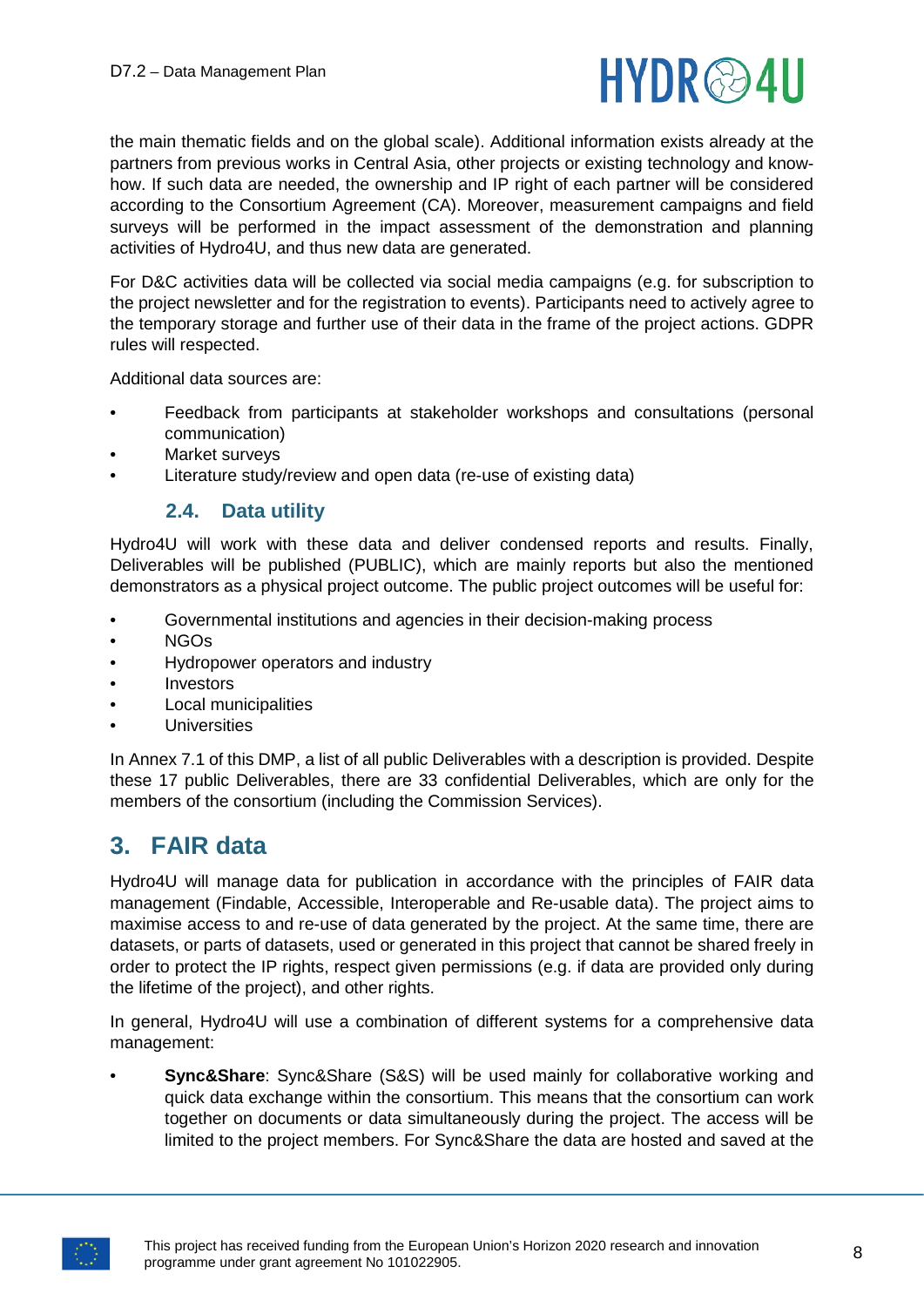

Leibniz Computing Centre. Data protection is ensured after German and European Law [\(https://syncandshare.lrz.de/\)](https://syncandshare.lrz.de/).

- **TUM Workbench:** This tool is used for general project management, assigning the data to tasks and adding metadata to the data. This tool will be used for tracking data within the project, uploading the raw data and archiving the curated final data with their metadata. This is essential to avoid the loss of data. The access is restricted to the project members.
- **mediaTUM**: This tool is linked to TUM Workbench. Selected data, which are stored in TUM Workbench, can be published on mediaTUM.

# **3.1. Findable**

<span id="page-8-0"></span>Before storing data to TUM Workbench, the public accessible datasets in Hydro4U will be named according to the following naming convention.

- (1) Kind of data: Kind of data should indicate whether it is a result of a measurement, a photography, technical drawing, simulation etc.
- (2) Version number: The version number should indicate the version, run, measurement campaign etc.
- (3) Related Work Package or Deliverable: This information might be ignored, if there is no WP or Deliverable directly related (e.g. existing data for one of the demonstration or planning sites, which are not collected as part of a WP and could be of interest for more than one project member). If the file is related to more than one WP, all (WPxyz) must be mentioned, e.g. the file is related to WP2 and WP3 please add "WP23"
- (4) Related Demonstration or Planning Site: This information might be ignored, if there is no site connected to such data, as for instance a literature review
- (5) Partner producing the data / file
- (6) Storage Date: This information shall show the date of storage in the format: Year-Month-Date

For instance, the first numerical hydrodynamic simulation at the study site "Case1", related to WP2, generated by TUM on XX.YY.ZZZZ will have the following name: "ZZZZ-YY-XX\_ WP2\_Hydro4U\_HydrNumSIM\_Case1\_TUM\_v1"

Further details on the data will be given in the metadata set including keywords. During data creation, such information is saved in a simple README.txt file in the relevant folder in a first step. Later, the information is added to the data in the designated form when uploading to TUM workbench. It can later be accessed as pdf.

### **3.2. Accessible**

<span id="page-8-1"></span>Hydro4U wants to generate impact and thus the results of the project, i.e., some selected Deliverables, must be publicly available. Hydro4U takes each beneficiaries' background and ownership rights on existing data or on newly generated data into consideration as highlighted in the Consortium Agreement. This is in particular important, as the demonstrator is close to a commercial product (TRL approx. 7/8) and the hydropower sector is highly competitive.

Thus, only invited persons have access to the internal data platforms used in Hydro4U. On external side, publicly relevant raw and curated data are stored on TUM workbench to save the data on the long term and beyond the duration of the project. Data from TUM workbench will be made available using mediaTUM, which will be managed by TUM. Here different levels of access can be managed, full public or limited access. Each project partner will nominate a

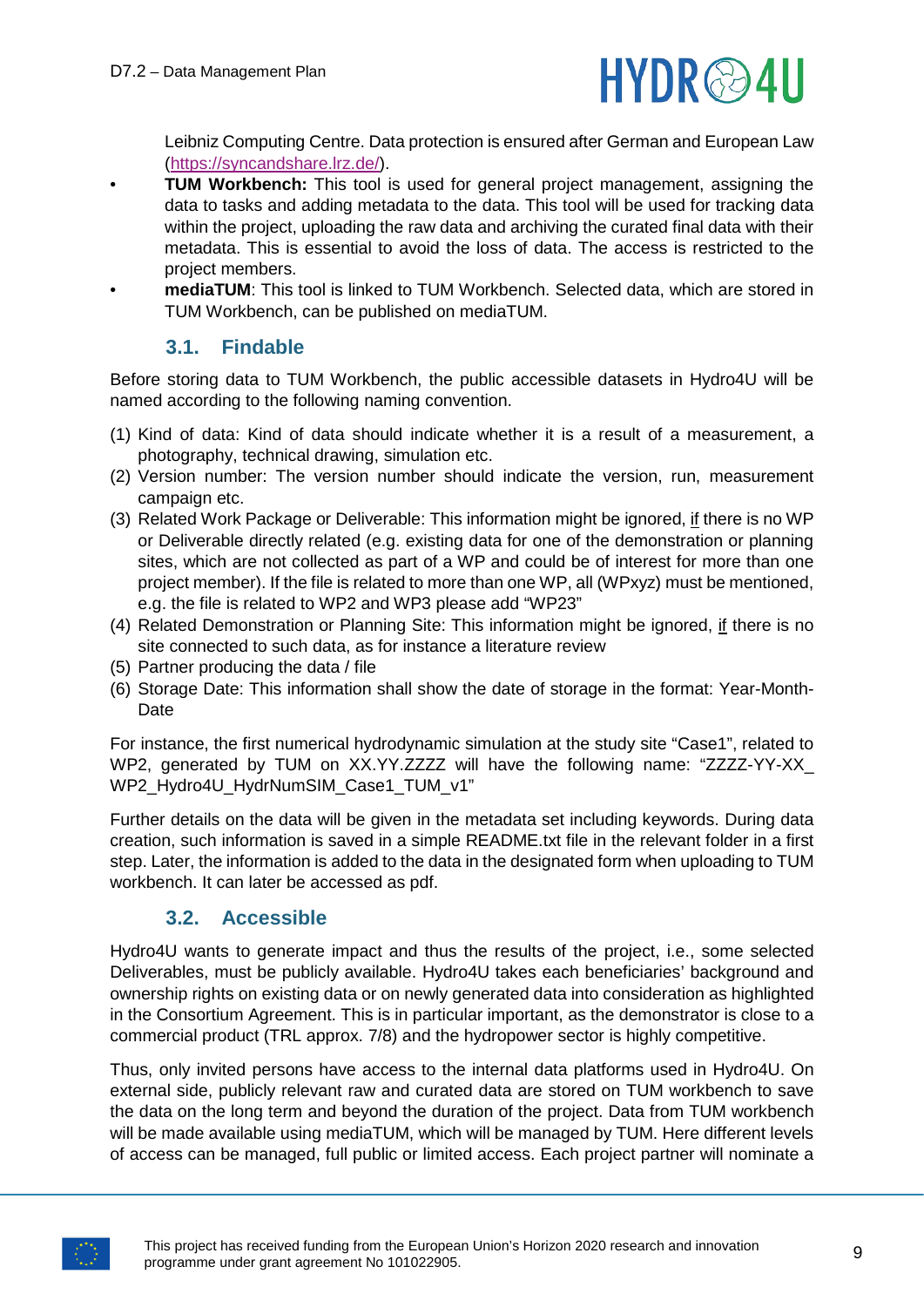

DataManager, which will have access after the project to TUM workbench to handle upcoming queries.

The public available Deliverables will be integrated on the Hydro4U website via links to mediaTUM.

#### **3.3. Interoperable**

<span id="page-9-0"></span>The published datasets, which are mainly reports, cannot be manipulated or extended by external users. In the generation of these datasets, we ensure good quality and readability by an internal reviewing process before publication. Moreover, Hydro4U will follow the Thesaurus GEMET [\(https://www.eionet.europa.eu/gemet/en/about/\)](https://www.eionet.europa.eu/gemet/en/about/).

#### **3.4. Re-use**

<span id="page-9-1"></span>The data or rather the project results, i.e., the Deliverables, should be re-used during and especially after the lifetime of the Hydro4U project, since we want to generate a long term impact. Thus several Deliverables are public Deliverables, such as Hydro4Us replication guideline on SHP (D5.9). Since Hydro4U is an innovation action, with high involvements of industry, the amount of research data is limited, and several Deliverables have to be confidential.

#### <span id="page-9-2"></span>**4. Allocation of resources**

Costs for open access publications are considered in Hydro4Us budget. Moreover, each beneficiary is responsible for the data they produce, and they will nominate a DataManager.

#### <span id="page-9-3"></span>**5. Data security**

Hydro4U uses different data platforms (S&S, mediaTUM, and workbench), which are strictly following European and German data protection and management standards (e.g. redundancy, mirroring, monitoring) and thus data security is ensured.

#### <span id="page-9-4"></span>**6. Ethical aspects**

Ethical standards and guidelines of Horizon2020 will be rigorously applied, regardless of the country in which the research is carried out. Hydro4U involves the following Third Countries: Kirgizstan, Uzbekistan, Kazakhstan. The activities implemented in these Countries (and if relevant, any other Third Country) must comply with Horizon 2020 ethics rules. The beneficiaries confirmed their GDPR compliance in the Grant and Consortium Agreement, including relevant systems and privacy practices and deploy privacy-by-design and privacyby-default.

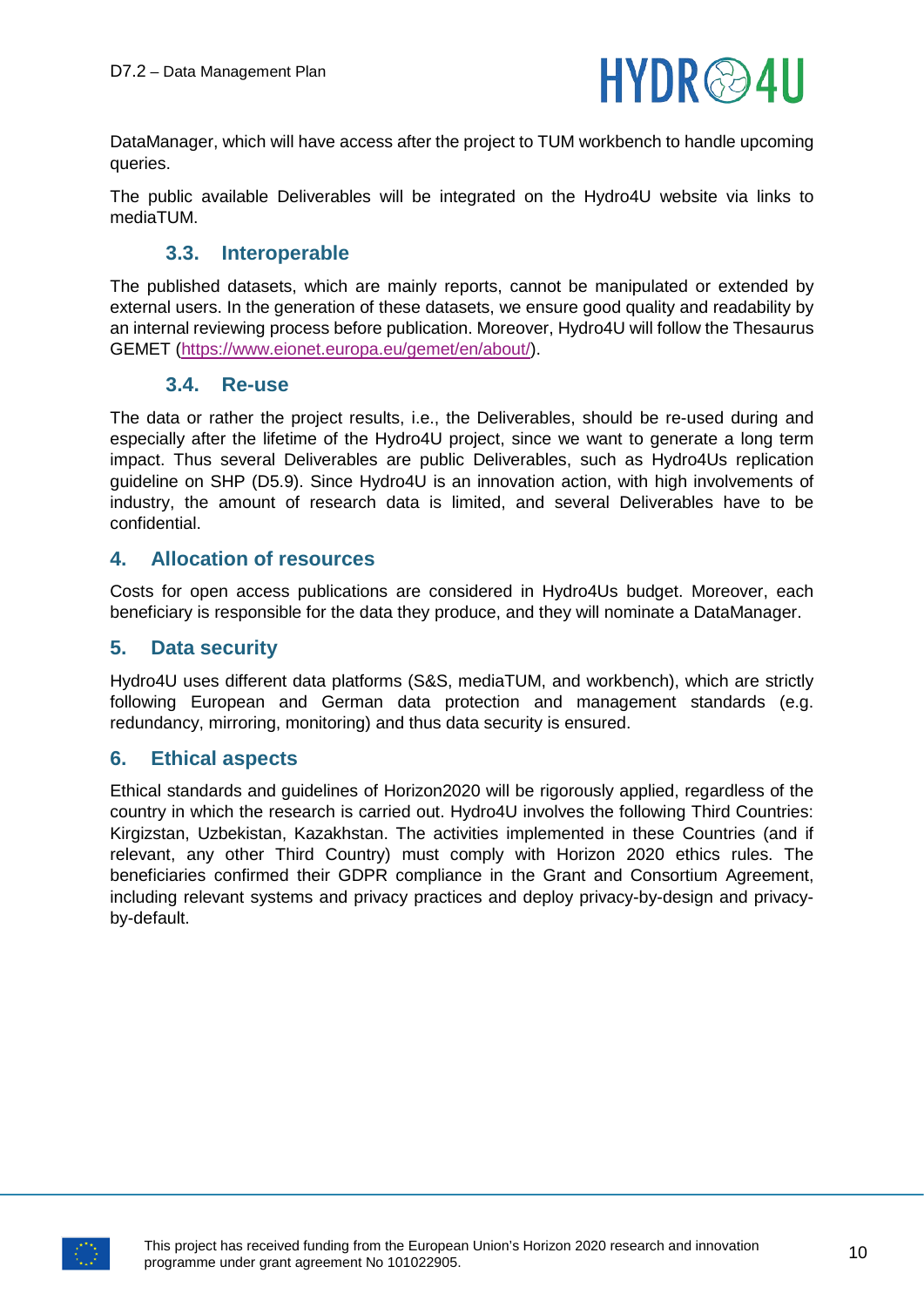# HYDR<sup>@4U</sup>

# <span id="page-10-0"></span>**7. Annex**

# **7.1. List of Public Deliverables**

<span id="page-10-1"></span>

| #                     | <b>Name</b>                                                                                                                    | <b>Short description</b>                                                                                                                                                                                                                                                                                                                                                                                                                                                                                   | <b>Type</b>                                 |
|-----------------------|--------------------------------------------------------------------------------------------------------------------------------|------------------------------------------------------------------------------------------------------------------------------------------------------------------------------------------------------------------------------------------------------------------------------------------------------------------------------------------------------------------------------------------------------------------------------------------------------------------------------------------------------------|---------------------------------------------|
| D2.4                  | Template for<br>incorporating<br><b>SHP</b><br>into<br><b>WFEC</b><br>agreement at<br>tributary level                          | Climate-proofed" sharing regimes including template for incorporating SHP<br>into WFEC agreement at tributary level will be defined that explicitly take<br>uncertainties into account and preferences of different sectors, through<br>stakeholder engagement. Based on this, policy dialogues and capacity<br>building activities with local stakeholders are carried out.                                                                                                                               | Report                                      |
| D <sub>3.4</sub>      | <b>Delivery</b><br>οf<br><b>FCPS</b><br>both<br><b>HSPS</b><br>and<br>equipment<br>packages                                    | GHE has manufactured the FCPS solution as a pre-installed unit to be ready<br>for delivery to the site "Shakimardan". GHE has manufactured the electrical<br>and mechanical (turbine) equipment of the HSPS solution and these<br>components are delivered to MUHR whereas the general assembly of all parts<br>will take place and the HSPS unit will consequently be ready for delivery.                                                                                                                 | Demons<br>trator                            |
| D <sub>5.1</sub>      | Hydro4U<br>Replication<br>plan.<br>1st<br>release                                                                              | Definition of the Hydro4U replication strategy and harmonization of the<br>information produced along the Project during the 1st year                                                                                                                                                                                                                                                                                                                                                                      | Report                                      |
| D <sub>5.1</sub><br>0 | Replication<br>Guideline<br>tool<br>validation                                                                                 | Validation of the final version of the replication tool by means of three<br>workshops for future hydropower project promoters                                                                                                                                                                                                                                                                                                                                                                             | Report                                      |
| D <sub>5.2</sub>      | Hydro4U<br>Replication<br>2nd<br>plan.<br>release                                                                              | Revision of the Hydro4U replication strategy and harmonization of the<br>information produced along the project and within WP5 related to the 1st<br>replication pillar: assessment of hydropower scenarios in Task 5.2                                                                                                                                                                                                                                                                                    | Report                                      |
| D <sub>5.4</sub>      | Hydro4U<br>Replication<br>3rd<br>plan.<br>release                                                                              | Revision of the Hydro4U replication strategy and harmonization of the<br>information produced along the project and within WP5 related to the 1st and<br>2nd replication pillars: assessment of hydropower scenarios in Task 5.2 and<br>feasibility studies in at least 3 test cases in Task 5.3                                                                                                                                                                                                           | Report                                      |
| D <sub>5.5</sub>      | Replication<br>of scenario-<br>based impact<br>assessment<br>of<br>future<br>small-scale<br>hydropower<br>development<br>in CA | Provision of region-specific conclusions based on task 1.4 for CA and assisting<br>material (maps, tables) in order to support policy design and strategy<br>development for SHP uptake                                                                                                                                                                                                                                                                                                                    | Report                                      |
| D <sub>5.7</sub>      | Hydro4U<br>Replication<br>plan.<br>4th<br>release                                                                              | Revision of the Hydro4U replication strategy and harmonization of the<br>information produced along the project and within WP5 related to the three<br>replication pillars: assessment of hydropower scenarios in Task 5.2, feasibility<br>studies in at least 3 test cases in Task 5.3 and interactive replication guideline<br>tool in Task 5.4                                                                                                                                                          | Report                                      |
| D <sub>5.9</sub>      | Hydro4U<br>Replication<br>Guideline<br>tool                                                                                    | Software development and beta version of the replication tool for internal use<br>within the consortium                                                                                                                                                                                                                                                                                                                                                                                                    | Other                                       |
| D6.6                  | Published<br>MOOC and<br>educational<br>material for<br>students and<br>professional<br>s                                      | In relation with Task 6.4, completed and published Massive Open Online<br>Course (MOOC) for students in higher education and professionals. The<br>MOOC comprises multi-media presentations, written course materials, case<br>studies, exercises, lectures, examination materials and guidance for lecturers.<br>The sources for the materials are the two project demonstrations as well as<br>other SHP projects. The language is English. The MOOC will be published on<br>an open education platform. | Website<br>s,<br>patents<br>filing,<br>etc. |
| D <sub>6.8</sub>      | Exploitation<br>Impact<br>Report                                                                                               | This report will summarise the different activities realised within the "Task 6.3<br>impact"<br>Support<br>exploitation<br>namely:<br>• the different relevant external developments, competitors,<br>patents,<br>regulations and market trends to help assess the exploitation opportunities and                                                                                                                                                                                                          | Report                                      |